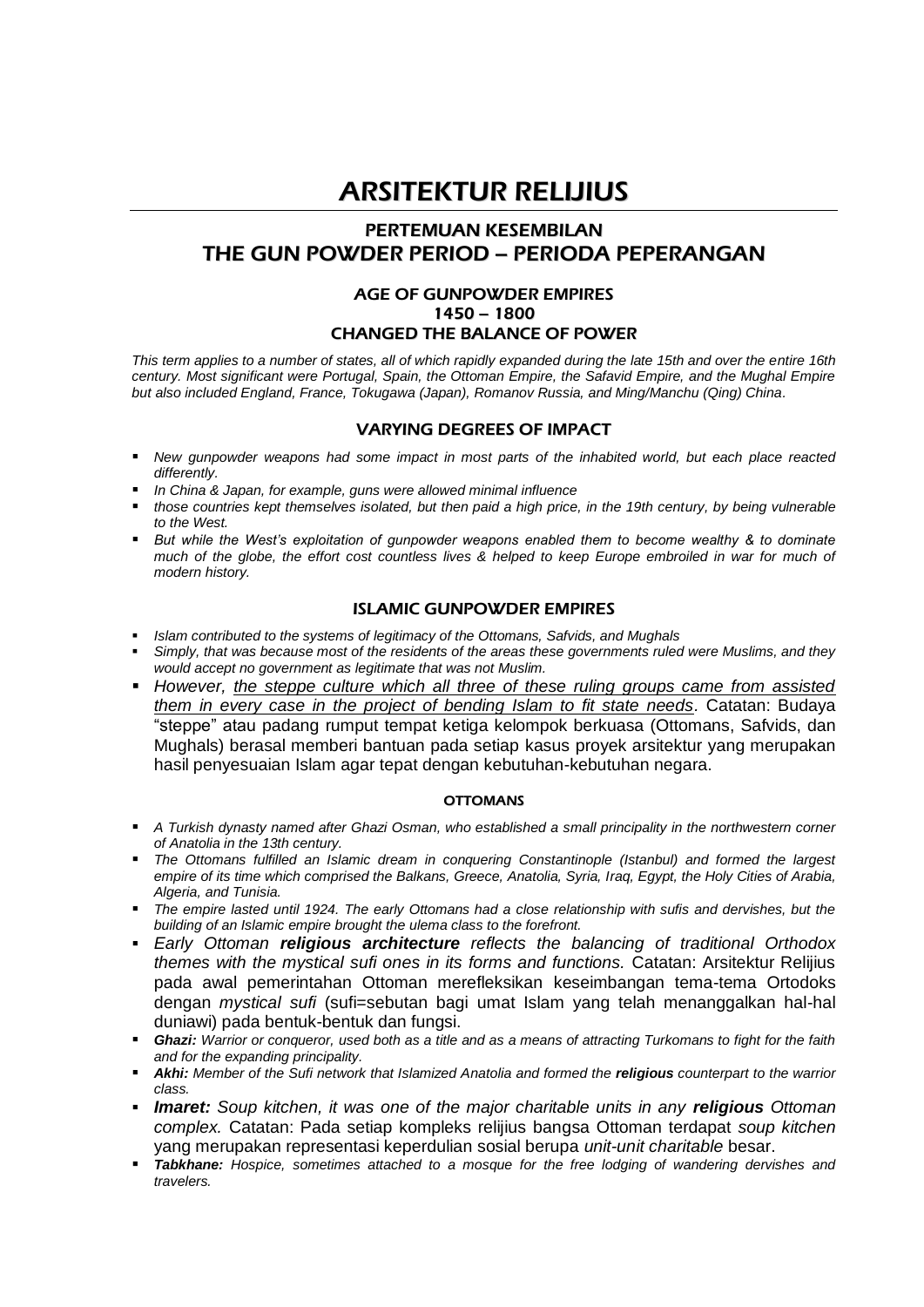#### THE OTTOMAN EMPIRE

- *1301 – state founded by Osman (Ottoman)*
- *1453 – fall of Constantinople to the Ottomans (Mehmed II the Conqueror)*
- *1520 – 1566 - reign of Sulieman I the Magnificent*
- *1529 – first siege of Vienna*
- *1571 – Battle of Lepanto, first major defeat of the Ottomans by the Europeans*
- *1683 – second siege of Vienna*
- *1699 – Treaty of C/Karlowitz, beginning of the end for the Ottomans - Austria, Poland, and Venice take major chunks of the Balkans from the Ottomans*
- *1918 – 1924 - collapse of the Empire - political power then religious power (rise of the Young Turks)*

#### OTTOMAN JANISSARIES (TENTARA)

- *Troops raised by the Ottomans from Christian families in the Balkans, used as special shock troops and as palace guard, became most powerful force in the Ottoman Empire, massacred under the orders of Mahmud II in 1826*
- *Janissaries were non-Muslim boys received by the sultan's government in the devshirme – a kind of tax levied mostly on the Christian subjects of the empire who lived in the Balkans in Eastern Europe.*
- *These boys were taken to Istanbul and trained in three languages, fighting arts, accounting, government, literature, history, and of course, Islam and the Qur'an.*
- *They were slaves, but well paid for their services, well educated by the government, and given everything they had by the sultan from their earliest years.*
- *They were thus loyal only to the sultan, and so could defend him in the event that the aristocracy revolted.*
- *The janissaries were the only soldiers given gunpowder weapons.*
- *Many also worked at the highest levels of the army and the government as advisors, and retired to large estates provided by the sultan himself.*
- *They were thus set in opposition to the aristocrats, and provided support and legitimacy to the sultan*

### ROLE OF THE SULTAN

- *The Ottoman sultan's primary responsibility was not to himself, his army, or the aristocrats, but to the common people of his empire.*
- *Popular support was considered crucial to the ability of the sultan to rule, and so the sultan took very seriously his responsibility to protect ordinary people from the power and corruption of the aristocratic class.*
- *Suleiman II went so far as to disguise himself and visit administrative and legal hearings to be sure that commoners were given fair treatment.*
- *When he found corruption, he convicted the perpetrators immediately, and there was no appeal.*
- *The punishment was either severe beating or death, and even close friendship with the sultan could not change the outcome.*
- *This protective role ensured that the common people would see the sultan as their only true protector, and so set them in opposition to the aristocrats*

#### SOCIAL STATUS

- *In this system, it seems clear, the most important indicator of social position is one's relationship to the sultan.*
- *This was defined outright through a system that assigned everyone in society a military rank.*
- *That rank controlled wages, taxation, social status, and employability for everyone, whether soldier or not.*
- *Similar ranks were assigned to the Ulama, who, because this was an Islamic state, still had control over the interpretation of the law.*
- *Interestingly, the ulama were also paid according to their rank, and their rank was often assigned based on how well their interpretations of the Qur'an suited the needs of the sultan's government.*
- *Through this system, the sultans were able eventually to get Ulama to agree that there were some areas which Qur'an-ic law did not address – such as collection of taxes to provide government services – for which laws might properly be made by the government.*
- *This gave the sultans the loophole that they needed to make law as well as enforce it, even in an Islamic state.*

#### SAFAVIDS (1501-1732)

- *Obscure origin which is most probably Sunni and Kurdish, the Safavids (named after a sufi master, Shaykh Safi) forged for themselves an illustrious genealogy that goes back to `Ali, and proceeded to forcibly change Iran into a Shiite state. In the process they shaped the modern image of the Iranian nation.*
- *Shah Abbas I (1588–1629) The greatest Safavid monarch, he moved the capital to Isfahan in 1598, and built there a royal city that extended to the south of the old city and*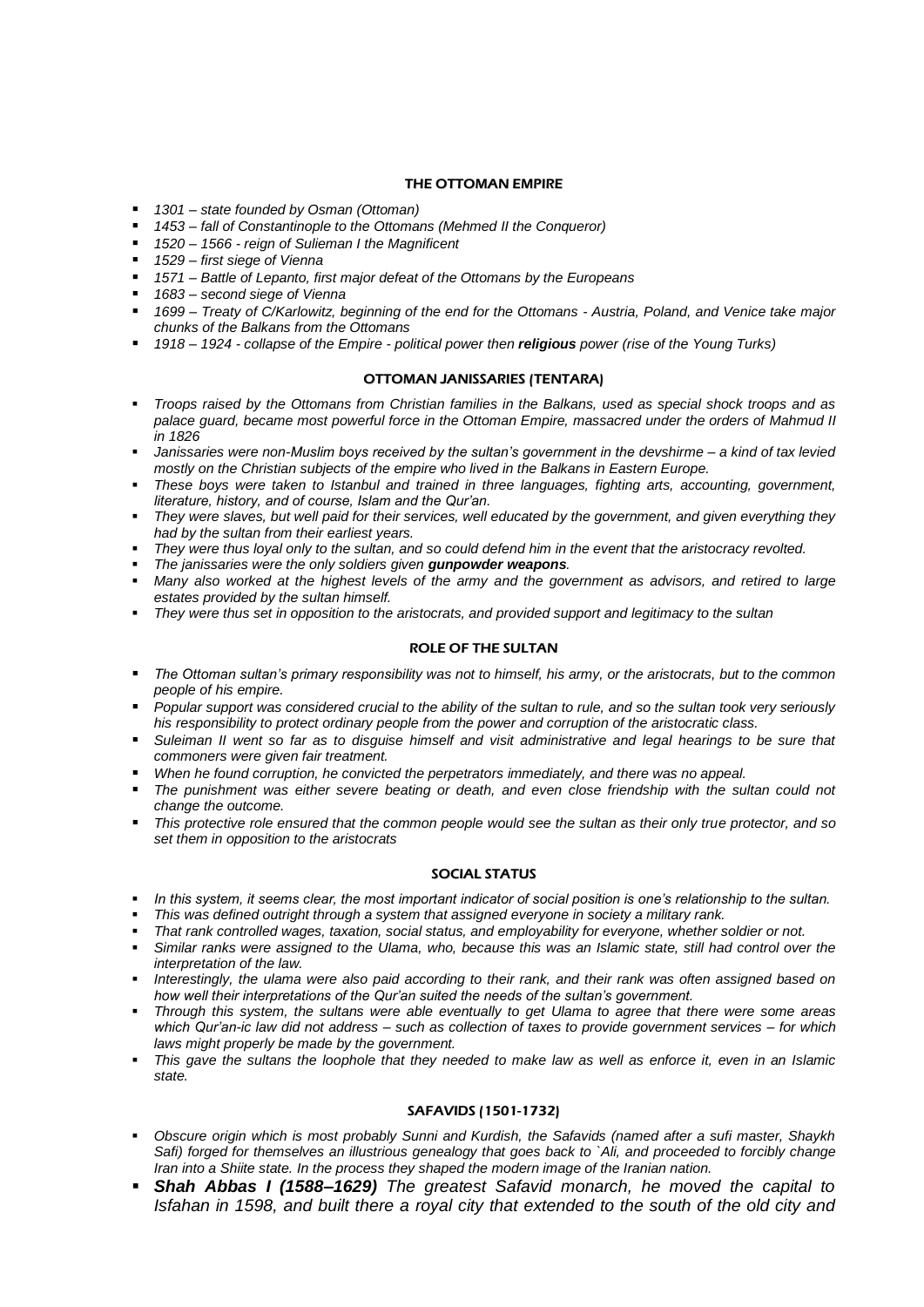*connected it with the Zayandeh river via a wide avenue, the Chahar Bagh (Four Gardens) Avenue. Shah Abbas's royal buildings were organized around his central Maydan or along the Chahar Bagh Avenue.* Catatan: Shah Abbas I memindahkan ibukota ke Isfahan pada tahun 1958, dan membangun sebuah royal city yang diperluas ke arah selatan kota lama dan menghubungkannya dengan sungai Zayandeh via sebuah *avenue* yang lebar yaitu Chahar Bagh (Empat Taman) Avenue. Gedung-gedung megah Shah Abbas ditata di sekeliling **Maydan** (pusat) atau di sepanjang Chahr Bagh Avenue.

 *The Maydan-i-Shah Among the largest open squares in the world (1700 by 525 ft), it was the focal point of Shah `Abbas's plan. Its four sides were lined up with shops on two levels, and each side of the Maydan had a monumental structure in its centre.* Catatan: Di antara ruang luar segi empat terbuka (*open squares*) terbesar di dunia (1700 x 525 kaki), The Maydan-i-Shah merupakan *focal point of Shah `Abbas's plan*. Keempat sisinya merupakan pertokoan dua tingkat, dan setiap sisi Maydan memiliki struktur monumental di bagian tengahnya.

#### CULTURAL CONTROL

- *1 st Safavid ruler to conquer the territory of Persia was a 14-year-old boy by the name of Ismael (Shah Ismael – Shah being the title the Safavids used for "emperor").*
- *Ismael lived up to the legend of descent from Muhammad in his exploits.*
- *1. He was apparently quite devout, and seemed also to be unable to lose a military campaign.*
- *2. His "red cap" army was absolutely devoted to him, and took extreme risks in his name.*
- **ISMael established the first Safavid Capitol City in Isfahan, and went on to rule according** *to Islamic principles.* Catatan: Ismail membangun Ibu Kota Safavid pertama di Isfahan, dan kemudian menjalankan pemerintahannya berdasarkan prinsip-prinsip Islam.
- **His claim to descent from the 12th Imam meant, of course, that he had to rule according to Shiite, rather than** *Sunni principles of Islam, and he and his successors were often quite brutal in forcing their subjects to become Shiite Muslims (the majority had been Sunni prior to the Safavid arrival).*
- *To do this, subjects often were required to prove their change by cursing the names of the first three Caliphs*
- *There were often small uprisings as a result and the "red cap" army of the Shah had to remain large and significant*

#### MUGHALS OF INDIA

- *Dynasty whose founder Babur (1526-30) descended from the most illustrious Mongol conquerors, Ghenkis Khan and Timur, hence the name.*
- *They ruled most of India for three centuries before direct British rule was set in 1858.*
- *The period between Babur's reign and 1707, when five of his descendants, Humayun, Akbar, Jahangir, Shah Jahan, and Aurangazeb ruled is considered the age of the Great Mughals.*
- *New Architecture* 
	- *1. Chahar Bagh: (Persian, four gardens) Quadripartite garden enclosure with a cruciform plan.*
	- *2. Hazira or Rawda: (Arabic) terms used in the Mughal period to designate a tomb or a mausoleum. The originial meaning of the former is "enclosure", the latter "garden." This suggests the garden origin of tomb-gardens.*
	- *3. Hasht-Bihisht: (Persian, eight paradises) A late name to an old type of building that has a radially symmetrical plan with eight parts surrounding a central chamber which is almost always domed. In Islamic times, this plan was most suited to house a reception/ audience hall, or a tomb. It was popularized by Timur and his descendants in both their palatial and religious monuments. Later developments emphasized the façades by adding turrets to the four corners, by raising the central part of the façade via a pishtak, and/ or by doubling the side through chamfering the corners.*
	- *4. Pietra Dura: Semi-precious stone (lapis, onyx, jasper, topaz, and cornelian) inlays in marble following geometric or floral designs.*
	- *5. Chatri: (originally Persian for umbrella) A small, vaulted pavilion used in India mostly*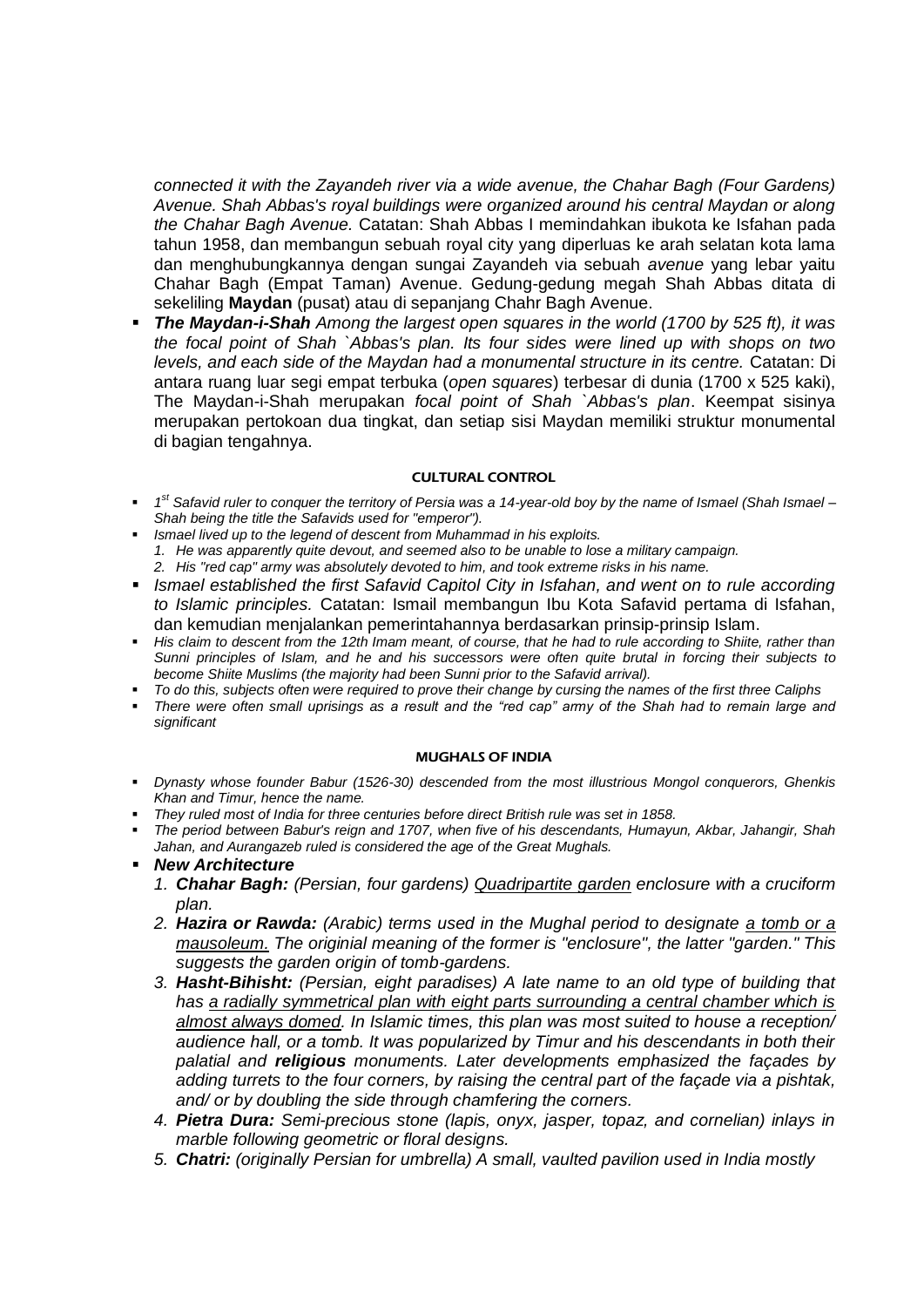#### THE MUGHAL EMPIRE

- *Turkic overlords, Sunni Muslims, Mughals = Mongols. political legitimacy - sharif, sayyid; Genghis Khan, Timur, Oghuz.*
- *1526-1530 -Babar, founder, rules in Kabul*
- *1530-1556 -Humayun*
- *1556-1605 - Akbar, new religion attempted*
- *1605-1627- Jahangir, rule of wife (Nur Jahan)*
- *1628-1657 - Shah Jahan and Mumtaz Mahal*
- *1658-1707 - Aurangzib, rules after brief reigns of two brothers, proscription of Hinduism in 1668, Sikh and other uprisings*
- *1761 British domination ends effective power (Robert Clive represents British East India Trading Company and defeats the Mughals at the Battle of Plassey)*
- *1858 - Sepoy Mutiny - last emperor deposed by British*

#### MUGHALS 1526 -1858

- *Most of areas conquerered were Hindu*
- *Akbar (r. 1556 – 1605), third Mughal Emperor was extremely tolerant of other religions in order to maintain legitimacy*
- *Akbar was interested in spirituality, and often enjoyed having scholars from numerous faiths into his conference chambers to hold debates on the merits of each other's religions.*
- *Opened government jobs to Hindu as well as Muslim administrators, thus giving the Hindu population the sense that it was also a part of the ruling system, and so buying off Hindu loyalty.*
- *Eliminated the poll tax that non-Muslims must pay, making all subjects fiscally equal regardless of <i>religious beliefs.*
- *At one point, Akbar even created his own religion – a synthesis of what he thought was best about Islam, Judaism, Hinduism, and several other faiths. As most members of any faith had strong views about what was correct and what was not, Akbar's attempt to gain legitimacy by creating his own religion failed. But it shows quite clearly the way that Akbar perceived religion in general and Islam specifically. For Akbar, Islam was a tool to serve the stability of the state, and so was subordinated to the needs of the state.*
- *Akbar's successors, Jahangir, Jahan, and Aurangzeb gradually changed that outlook.*
- *Each was somewhat more interested in Islam than his predecessor. Thus, by the rule of Aurangzeb (r. 1659 – 1707), the emperor had reinstated the poll tax on non-Muslims, removed Hindus from government posts, revoked the Hindu status as "people of the book," and even promoted actively the destruction of Hindu temples and their replacement with Mosques. Persecution of Hindus was tolerated, if not official policy, and the state became fully Muslim in character.*
- *While Aurangzeb was a strong enough ruler to hold India together despite this persecution of the majority of his subjects, later rulers were not, and by 1857, India had broken up into a multitude of different states ruled through the various cultures and belief systems of the majority inhabitants, and while a Mughal Emperor still sat on the throne, the English Queen actually ruled the subcontinent through a system of divide and conquer.*

## JAPAN

- *guns & gunpowder in the 1540s, after contact with the Portuguese,*
- *which took advantage of their military tradition & sword-making ability.*
- *By late 16th century the Japanese military had 2 branches*
	- *1. gun-carrying infantry 2. sword-wielding samurai*
- *But the new Tokugawa shogunate (rule of great military commanders; 1603-1868) disliked guns, so the new weapons eventually disappeared from Japan, & the country became isolated until the 19th century.* Catatan: Negara-negara yang terisolasi akan mempengaruhi perkembangan arsitekturnya.

## TOKUGAWA SHOGUNATE 1568 - 1868

*Dictatorship by military leaders, ruling in the name of the Emperors In the beginning based in Edo later moved to Tokyo 1568-1600 Period of national unification (Azuchi-Momoyama), dictatorship of Oda Nobunaga 1600 - succeeded by Toyotomi (Hashiba) Hideyoshi in the Battle of Sekigahara 1600-1605 Ieyasu (continues to rule from "retirement" until 1616) 1605-1623 – Hidetada*